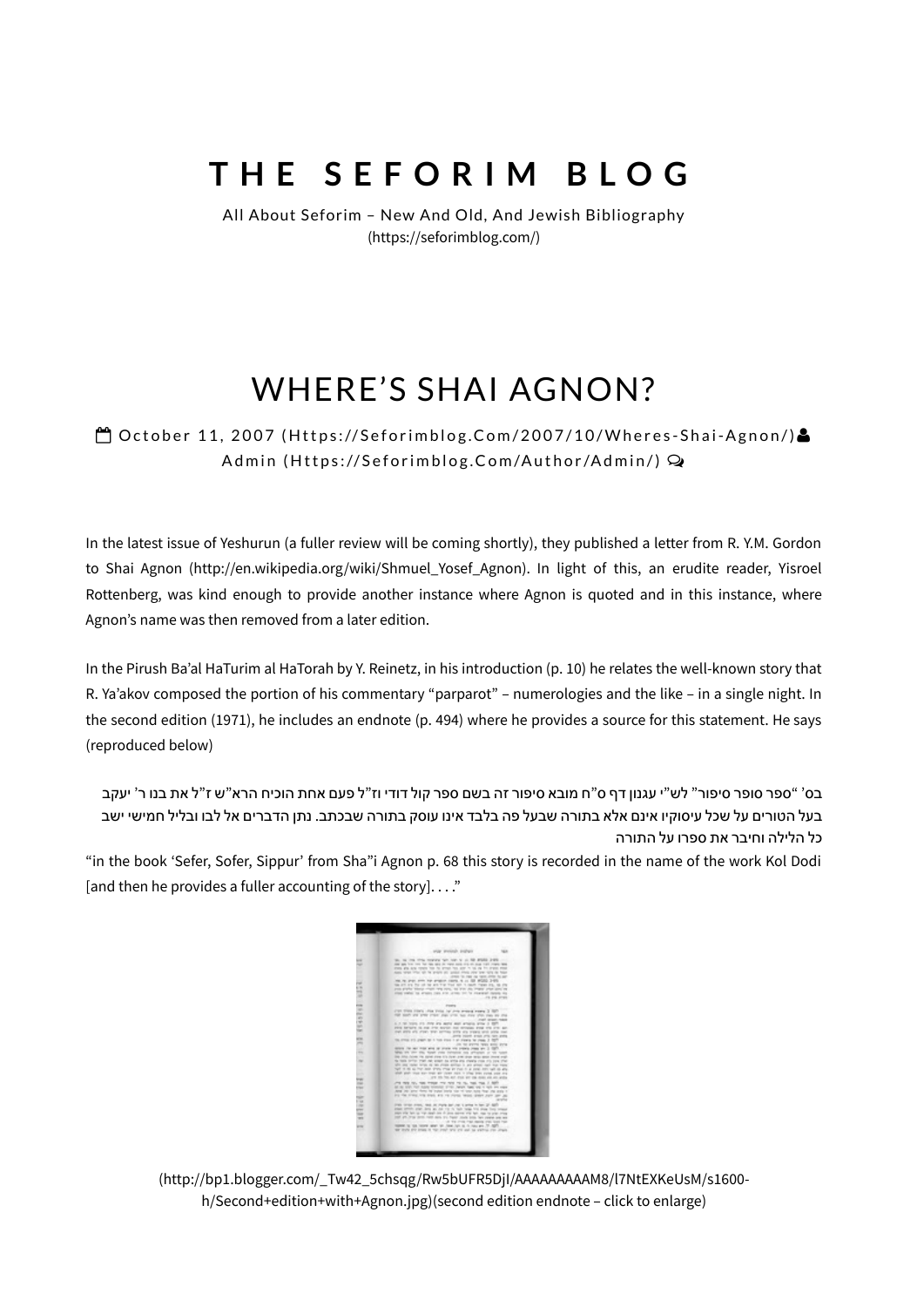In the third edition (1974) of R. Reinetz's book, there is a major change. Instead of relying upon the endnote, he has moved up part of the endnote to the text in the introduction. In this edition, the introduction (p. 10) contains a parenthetical, which reads (reproduced below):

כן מובא בס' קול דודי וז"ל פעם אחת הוכיח הרא"ש זצ"ל את בנו ר' יעקב בעל הטורים על שכל עיסוקיו אינם אלא בתורה שבע"פ בלבד אינו עוסק בתורה שבכתב. נתן הדברים אל לבו ובליל חמישי ישב כל הלילה וחיבר את ספרו על התורה

| m                                                                                                                                                  |  |
|----------------------------------------------------------------------------------------------------------------------------------------------------|--|
|                                                                                                                                                    |  |
|                                                                                                                                                    |  |
|                                                                                                                                                    |  |
|                                                                                                                                                    |  |
| augh in the first manner and the third man by the same and                                                                                         |  |
| appr sript) broads by revision field, which the Aeron meants entrol that                                                                           |  |
| the state of three's very trip                                                                                                                     |  |
| plan ant clampion for, and store with times pri trail in annis                                                                                     |  |
| Jennis Licens And 200 that drops of "Annual at that ye creat                                                                                       |  |
| the ranacy, cheese our run for develop lease standid                                                                                               |  |
| availuation diversita wee visit the 35 nitibal since                                                                                               |  |
| -458 topkick Biningh (Syn)                                                                                                                         |  |
| aromeen news, come vession is a price newspaper                                                                                                    |  |
| mas tall tash though argumn on virush orwanors.                                                                                                    |  |
| years equipped to bit he highes rate, met dis arean, tele-                                                                                         |  |
| reach erredrigh with by Jonapa denticeds transport and/o riter.                                                                                    |  |
| newers. Every no star do son frynan spira anny sprea                                                                                               |  |
| an one way way is - 5000 with times trans area more firms                                                                                          |  |
| reging and signs - linger                                                                                                                          |  |
| WE would call this stories introduced mainty to be marked more most self                                                                           |  |
| groups 760, 2004 11:100 Ave. 3-as arrando higes plays goes 3-as most 5-p.                                                                          |  |
| person miles press tran robs around mine airs more travers have be                                                                                 |  |
| he meet that rights introdu by pair hows remain tritish lab bet airlights blu                                                                      |  |
| gees orcal resolt that two north narrant with homes brita chromn                                                                                   |  |
| 2-bree foots, bu so kill, great bo, is non tut ronds entity                                                                                        |  |
| 415 WES 1994 500 N 19914 Supply guideling groups mades                                                                                             |  |
| ration areas). In rate is to make autos makes on                                                                                                   |  |
| 42 Anne Margers arrested. Concepts, Constant Allenton, Allen-                                                                                      |  |
| premio trich mark strong, anonyme symptom strong in annual is                                                                                      |  |
| recruit morning reconnical largest -- there have any charges tax                                                                                   |  |
| Adds arrange grosses but your your years seven your collect                                                                                        |  |
| rate clear present endors areany uses an                                                                                                           |  |
| and books means there also also also and a fine and the                                                                                            |  |
|                                                                                                                                                    |  |
|                                                                                                                                                    |  |
| AFTER HETAL TAT \$1000 TO MITCH.<br>feder plk file state scares this prior of                                                                      |  |
| areno more and area mass rags.<br>TBI TEL: SEVAL VES SATI TEL                                                                                      |  |
| your tran cars revised they were many<br>record won anticol create singing<br>FOR THE FIR FRONTS & FELL<br>price for recited bearing barbery real- |  |
| mer you all the day of the court of the<br>10103. IS THE TIME STAY STATE TO WANT                                                                   |  |
| Jap be even in<br>try: too most to prost plant                                                                                                     |  |

"this is brought in the Kol Dodi [and then he provides a fuller accounting of the story]."

[\(http://bp0.blogger.com/\\_Tw42\\_5chsqg/Rw5bT1R5DiI/AAAAAAAAAM0/NuOQs6RiV1Q/s1600](http://bp0.blogger.com/_Tw42_5chsqg/Rw5bT1R5DiI/AAAAAAAAAM0/NuOQs6RiV1Q/s1600-h/Third+Edition+Introduction.jpg) h/Third+Edition+Introduction.jpg) (third edition introduction – click to enlarge)

While essentially the same, the words "In the book 'Sefer, Sofer, Sippur' from Sha"i Agnon" have somehow gone missing when the text appears in the introduction. Perhaps, in the course of the move, like socks, they were lost.





[\(https://seforimblog.com/2007/10/wheres-shai-agnon/?print=print\)](https://seforimblog.com/2007/10/wheres-shai-agnon/?print=print)

Il Post Views: 355

Book History [\(Https://Seforimblog.Com/Category/Book-History/\)](https://seforimblog.com/category/book-history/)[,](https://seforimblog.com/category/censorship/) Censorship

(Https://Seforimblog.Com/Category/Censorship/), History [\(Https://Seforimblog.Com/Category/History/\)](https://seforimblog.com/category/history/)

Literary Forgery [\(Https://Seforimblog.Com/Tag/Literary-Forgery/\)](https://seforimblog.com/tag/literary-forgery/)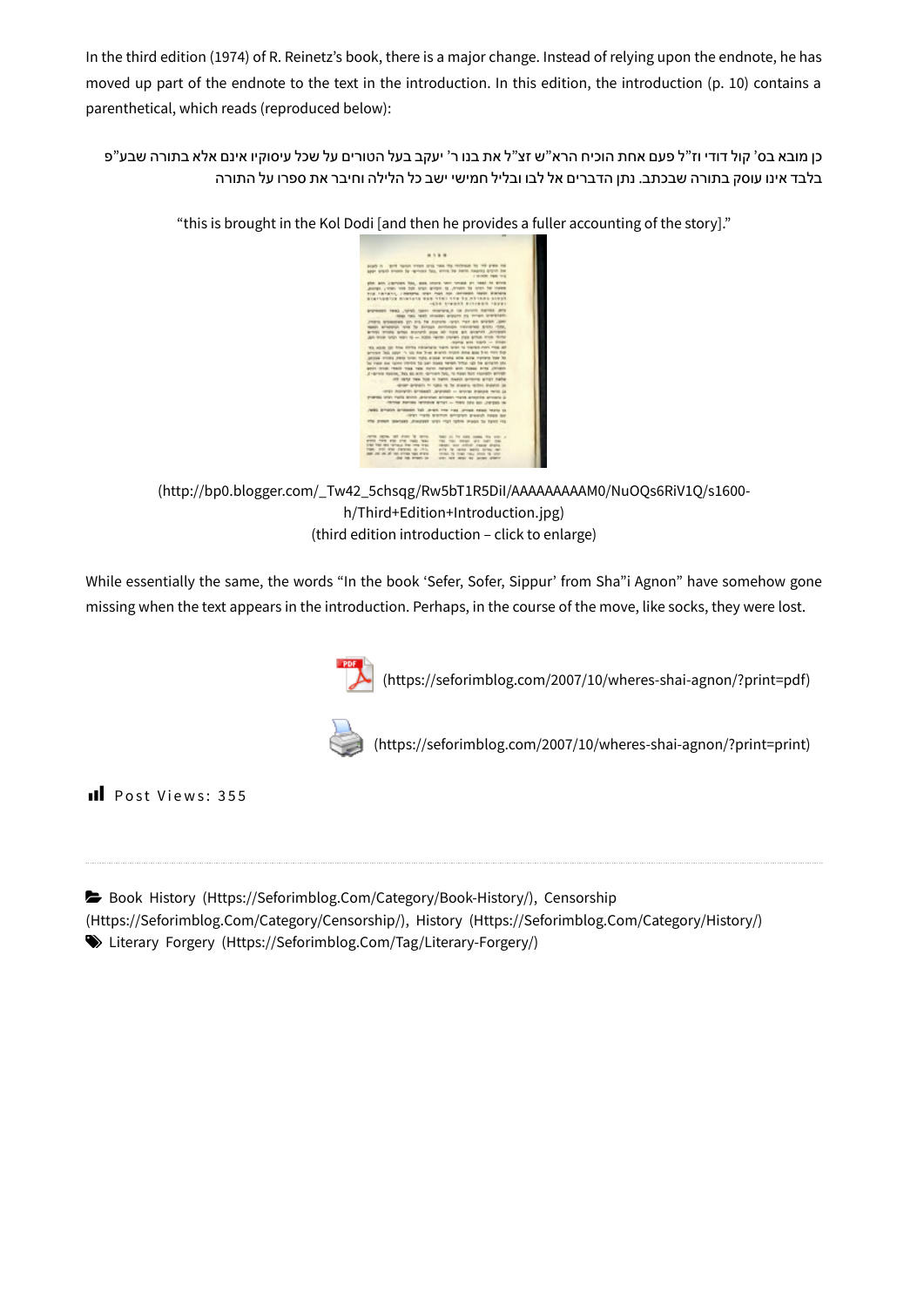## **T H E S E F O R I M B L O G**

All About Seforim – New And Old, And Jewish Bibliography [\(https://seforimblog.com/\)](https://seforimblog.com/)

## WHERE'S SHAI AGNON REVISITED

 $\bigoplus$  November 21, 2007 [\(Htt](https://seforimblog.com/2007/11/wheres-shai-agnon-revisited/)ps://Seforimblog.Com/2007/11/Wheres-Shai-Agnon-Revisited/)& Admin [\(Htt](https://seforimblog.com/author/admin/)ps://Seforimblog.Com/Author/Admin/) Q

You may recall that in a prior post [\(http://seforim.blogspot.com/2007/10/wheres-shai-agnon.html\)](http://seforim.blogspot.com/2007/10/wheres-shai-agnon.html) we noted that in the Reinetz edition of the Pirush Ba'al HaTurim al HaTorah is a victim of censorship. Specifically, Reinetz quotes a story about how quickly the Tur wrote his commentary on the Torah. In the early edition of Reinetz's work, Shai Agnon is cited as the source while in later editions Agnon is removed.

In the comments, however, some [\(http://www.haloscan.com/comments/seforim/6933278046480399127/#141948\)](http://www.haloscan.com/comments/seforim/6933278046480399127/#141948) took [\(http://www.haloscan.com/comments/seforim/6933278046480399127/#141962\)](http://www.haloscan.com/comments/seforim/6933278046480399127/#141962) issue [\(http://www.haloscan.com/comments/seforim/6933278046480399127/#141988\)](http://www.haloscan.com/comments/seforim/6933278046480399127/#141988) with the need to cite to Agnon as Agnon was ultimately citing to another work, Kol Dodi, and thus, according to some commentators, so long as Reinetz cites to the Kol Dodi it is ok. These commentators' opinion is premised on the notion that Kol Dodi is another work. As was noted [\(http://www.haloscan.com/comments/seforim/6933278046480399127/#142053\)](http://www.haloscan.com/comments/seforim/6933278046480399127/#142053) in the comments there is no such published work. Although there is no published work with that name that contains this story, there is still some abiguity as it could be Agnon was cited to an earlier work in manuscript. Now, however, we can put that all to rest and conclusively show that the only source is Agnon.

As mentioned previously [\(http://seforim.blogspot.com/2007/10/pitfalls-of-disagreeing-with-gra.html\),](http://seforim.blogspot.com/2007/10/pitfalls-of-disagreeing-with-gra.html) we hope to provide comprehensive reviews of Y.S. Spiegel's Tolodot Sefer HaIvri, in that vein, we came across the following footnote (vol. 1, p. 29 n.8) where Spiegel discusses Agnon's Kol Dodi:

יש לציין לדברי ש"י עגנון בספרו ספר סופר וסיפור, ירושלים, תשל"ח, עמ' ק, בשם ספר קול דודי:"בשעה שהיו ישראל עולין לרגל היו מביאין עמהם ספרי תורה שלהם והיו מגיהין אותם מספר עזרא הסופר שהיה מונח בעזרה." פירוש מעניין שלא מצאתיו במפרשים. אמנם כפי שכתבה לי בטובה בתו גב' אמונה ירון, ותודתי נתונה לה בזה, כינה אביה בשם קול דודי את חידושיו עצמו (וראה שם ברשימת המקורות, עמ' תנט, שנאמר על ספר קול דודי שהוא כת"י המחבר.) וכן אמר עגנון עצמו לדוד כנעני, כפי שכתב האחרון בספרו ש"י עגנון בעל פה, תל אביב, תשל"ב, עמ' 34-35